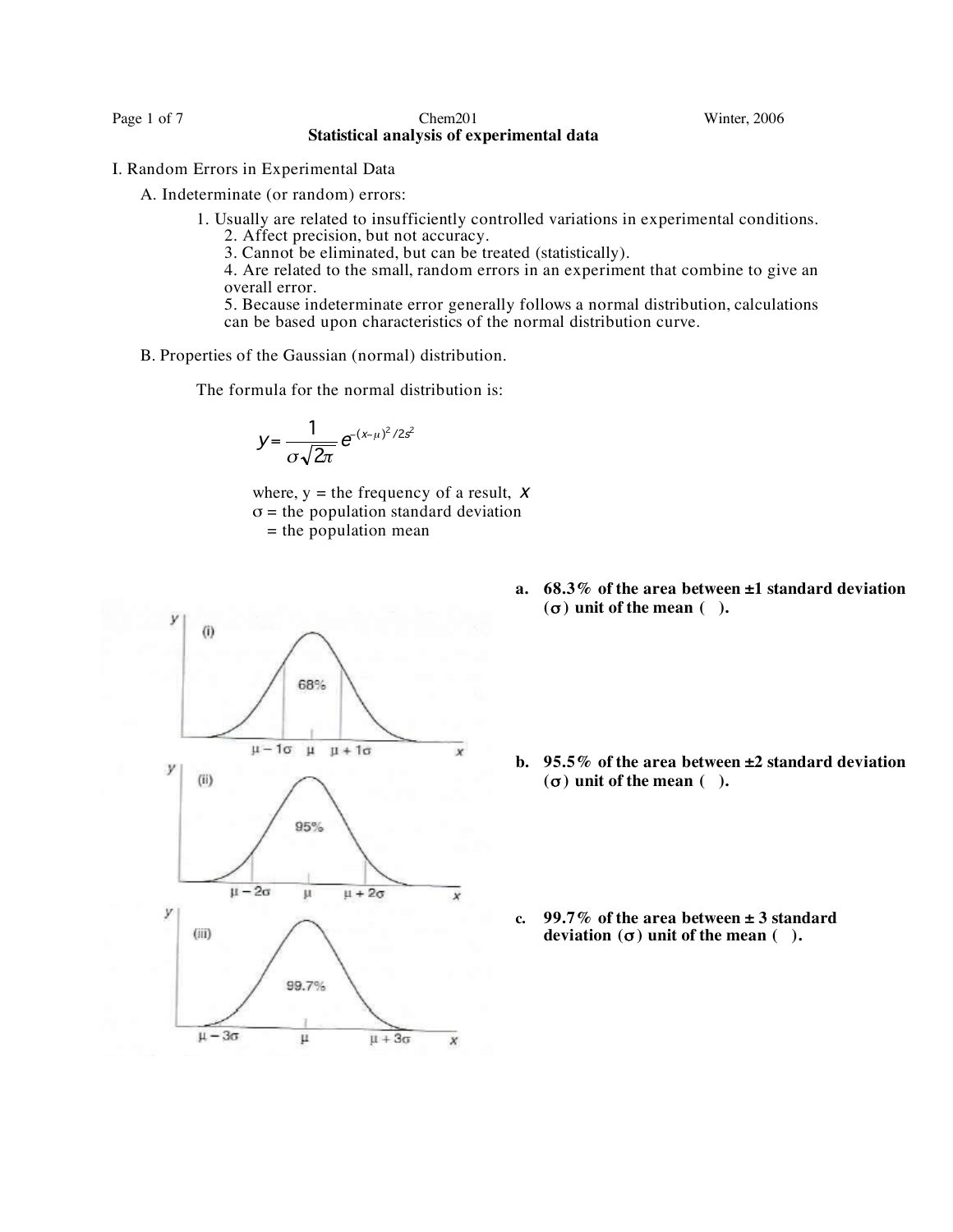Page 2 of 7 Chem201 Winter, 2006

Spectrophotometric measurement (Abs) of a sample solution from 15 replicate measurements.

| Measurement   | Value  | Measurement | Value  |
|---------------|--------|-------------|--------|
|               | 0.3410 | 9           | 0.3430 |
| $\mathcal{L}$ | 0.3350 | 10          | 0.3420 |
| 3             | 0.3470 | 11          | 0.3560 |
|               | 0.3590 | 12          | 0.3500 |
| 5             | 0.3530 | 13          | 0.3630 |
| 6             | 0.3460 | 14          | 0.3530 |
|               | 0.3470 | 15          | 0.3480 |
|               | 0.3460 |             |        |

The following parameters are calculated for this set of measurements:

| Parameter   | Value   |
|-------------|---------|
| Sample #, n | 15      |
| Mean        | 0.3486  |
| Median      | 0.347   |
| Std Dev     | 0.00731 |
| RSD %       | 2.096   |
| Std error   | 0.00189 |
| Max value   | 0.363   |
| Min value   | 0.335   |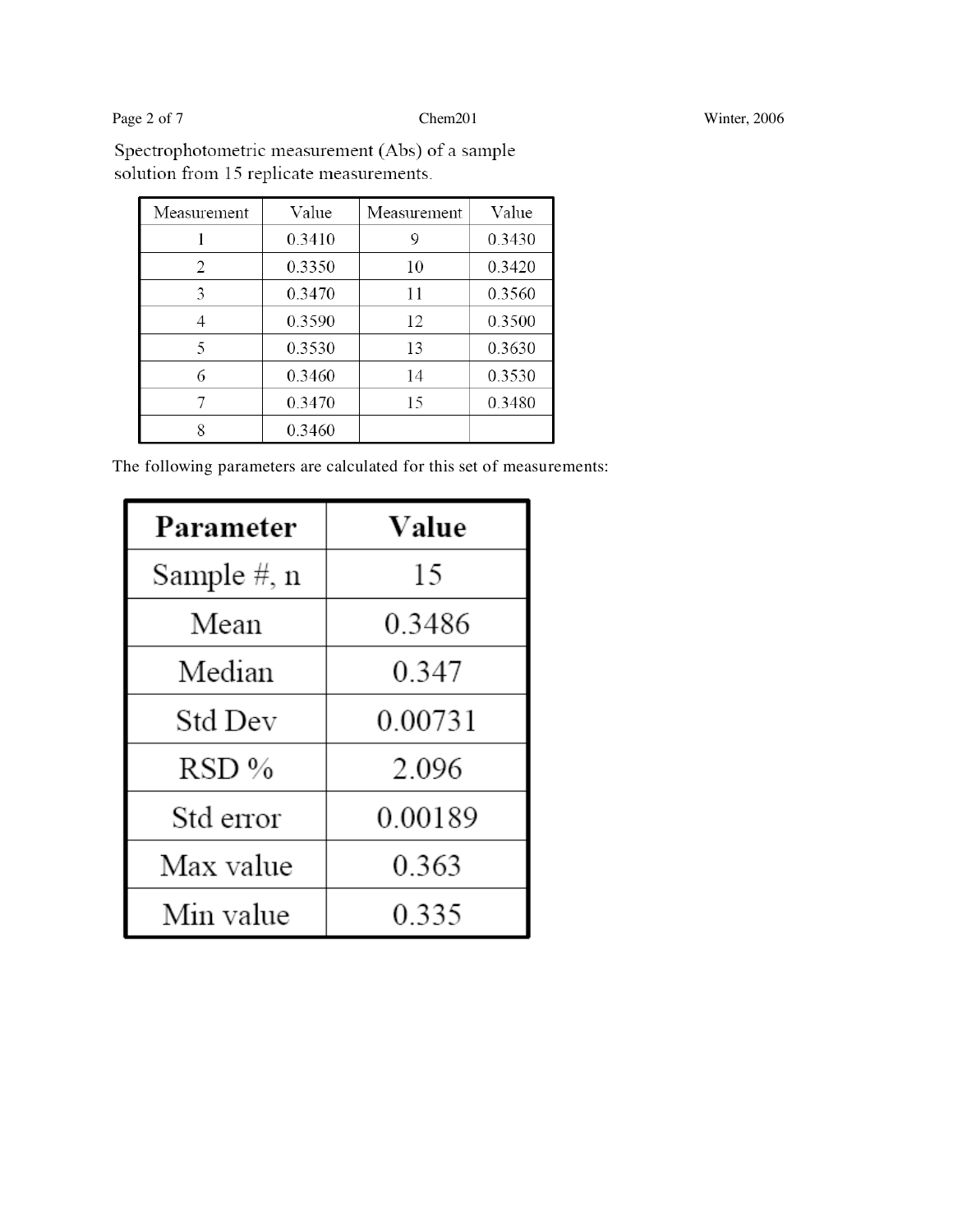### Bell-shaped curve for the frequency of the measurements



### C. Significance tests in Analytical Measurements

For the limited number of measurement we can not find the true population mean () and true standard deviation (σ). However, we can determine sample mean and sample standard deviation values. The confidence interval: true mean () is more likely lie within certain distance from measured mean (X).

### **1. Is the difference significant?**

$$
t = \frac{\bar{x} - \mu}{s} \sqrt{n}
$$
 one variable t- test (student's test)

**s** is the standard deviation **n** is the number of parallel measurements

If  $|t|$  value exceeds a certain critical value, then the  $H_0$  is rejected.

## **t-test table**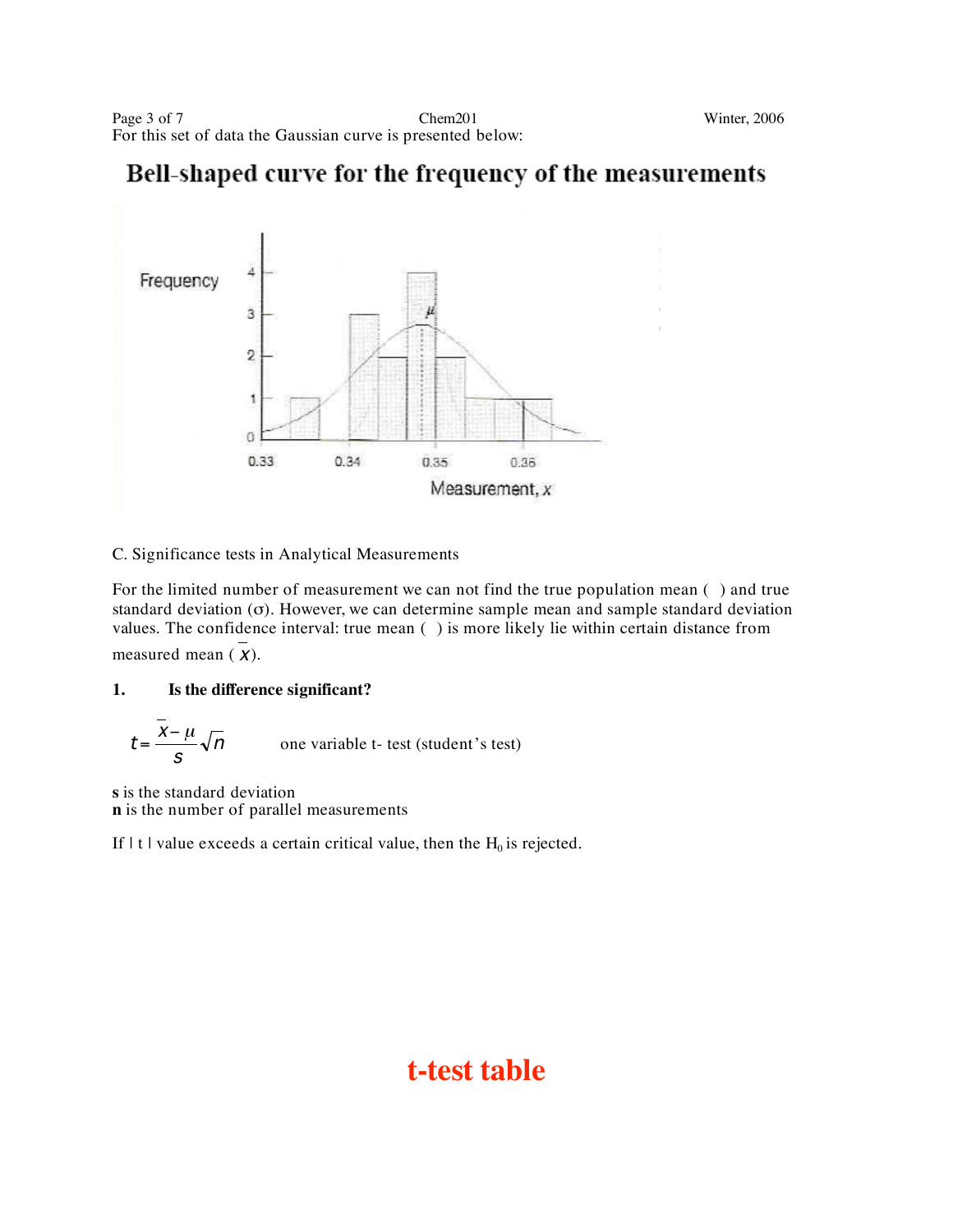| v          | <b>Confidence Level, 90%</b> | 95%    | 99%    | 99.5%  |
|------------|------------------------------|--------|--------|--------|
|            | 6.314                        | 12.706 | 63.657 | 127.32 |
| 2          | 2.920                        | 4.303  | 9.925  | 14.089 |
| 3          | 2.353                        | 3.182  | 5.841  | 7.453  |
|            | 2.132                        | 2.776  | 4.604  | 5.598  |
|            | 2.015                        | 2.571  | 4.032  | 4.773  |
| 6          | 1.943                        | 2.447  | 3.707  | 4.317  |
|            | 1.895                        | 2.365  | 3.500  | 4.029  |
| 8          | 1.860                        | 2.306  | 3.355  | 3.832  |
| 9          | 1.833                        | 2.262  | 3.250  | 3.690  |
| 10         | 1.812                        | 2.228  | 3.169  | 3.581  |
| 15         | 1.753                        | 2.131  | 2.947  | 3.252  |
| 20         | 1.725                        | 2.086  | 2.845  | 3.153  |
| 25         | 1.708                        | 2.060  | 2.787  | 3.078  |
| $^{\circ}$ | 1.645                        | 1.960  | 2.576  | 2.807  |

Values of  $t$  for  $\nu$  Degrees of Freedom for Various Confidence Levels<sup>a</sup>

**v** is the degree of freedom and equal to **n-1**

For the two sets of data with  $n_1$  and  $n_2$  measurements a two-sided t-test is used in analytical chemistry. The following formula is used to calculate the t-value:

$$
t = \frac{|\bar{x}_1 - \bar{x}_2|}{s_d} \sqrt{\frac{n_1 n_2}{n_1 + n_2}}
$$

Where  $X_1$  and  $X_2$  are average values for the first and second set of data. And  $S_d$  is the a *polled* standard deviation making use of both sets of data:

$$
s_d = \sqrt{\frac{(n_1 - 1)s_1^2 + (n_2 - 1)s_2^2}{n_1 + n_2 - 2}}
$$

### **2. Comparison of standard deviations of two samples (F-test).**

Assume following sets of measurement from two different labs of the same sample (Titanium content  $\%$ ):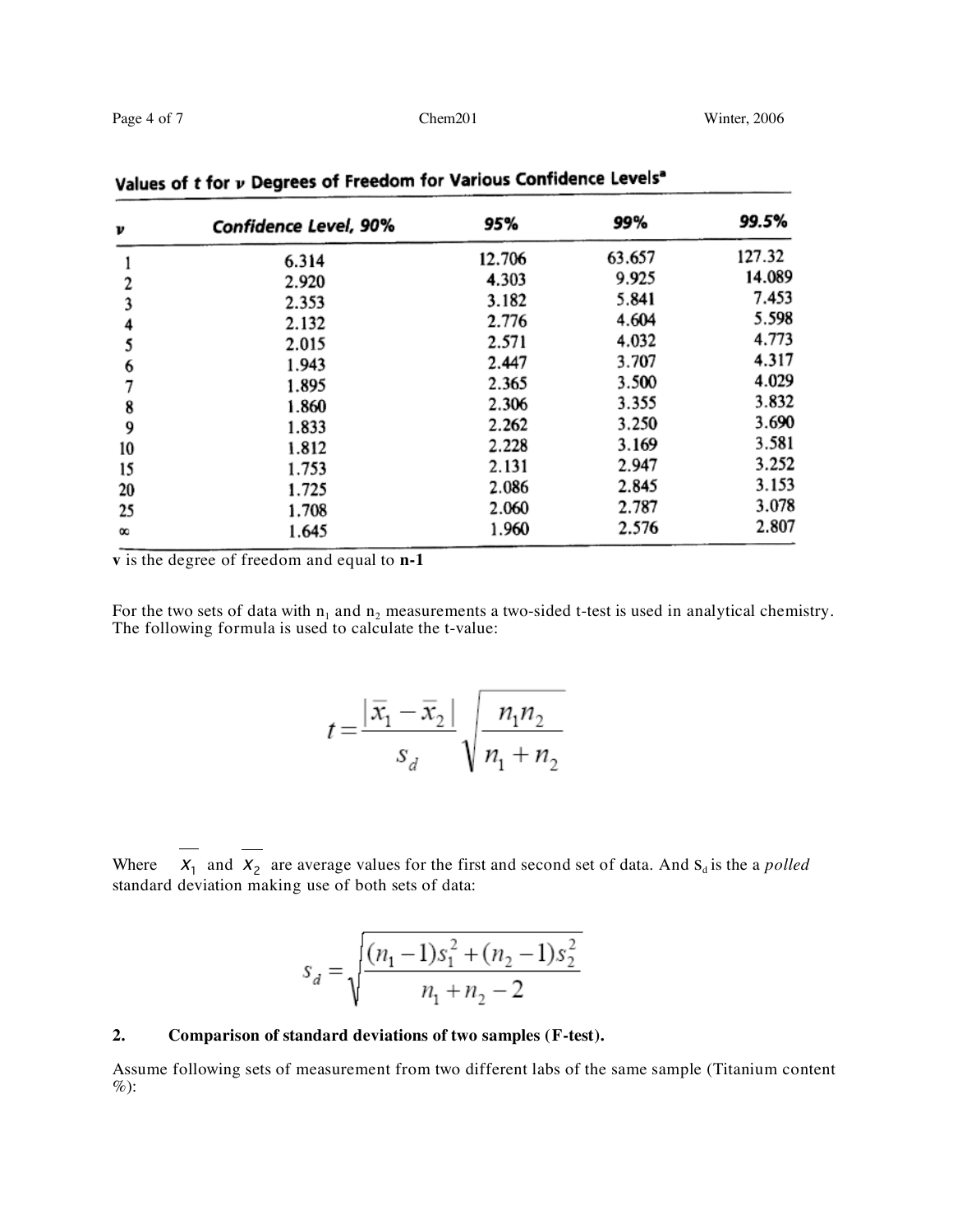Page 5 of 7 Chem201 Chem201 Winter, 2006

| Lab 1 | Lab2  |
|-------|-------|
| 0.470 | 0.529 |
| 0.448 | 0.490 |
| 0.463 | 0.489 |
| 0.449 | 0.521 |
| 0.482 | 0.486 |
| 0.454 | 0.502 |
| 0.477 |       |
| 0.409 |       |

Standard deviation values obtained from labs are 0.0229 and 0.0182 respectively.

The value of F is:

$$
F_{calculated} = \frac{S_1^2}{S_2^2} = \frac{0.0229}{0.0182} = \frac{0.000524}{0.000331} = 1.58
$$

Degrees of freedom are 7 and 5, respectively. Based on the table below, we have the critical value of F (at 95 % confidence level) of 4.88. The calculated value is lower than tabulated, and therefore testing results are not significantly different between two labs.

# "F" test table

|                | $v_1 = 2$ | 3    | 4    | 5    | 6    | 7    | 8    | 9    | 10   | 15   | 20   |
|----------------|-----------|------|------|------|------|------|------|------|------|------|------|
|                | 19.0      | 19.2 | 19.2 | 19.3 | 19.3 | 19.4 | 19.4 | 19.4 | 19.4 | 19.4 | 19.4 |
| $v_2 = 2$<br>3 | 9.55      | 9.28 | 9.12 | 9.01 | 8.94 | 8.89 | 8.85 | 8.81 | 8.79 | 8.70 | 8.66 |
| 4              | 6.94      | 6.59 | 6.39 | 6.26 | 6.16 | 6.09 | 6.04 | 6.00 | 5.96 | 5.86 | 5.80 |
| 5              | 5.79      | 5.41 | 5.19 | 5.05 | 4.95 | 4.88 | 4.82 | 4.77 | 4.74 | 4.62 | 4.56 |
|                | 5.14      | 4.76 | 4.53 | 4.39 | 4.28 | 4.21 | 4.15 | 4.10 | 4.06 | 3.94 | 3.87 |
| 6<br>7         | 4.74      | 4.35 | 4.12 | 3.97 | 3.87 | 3.79 | 3.73 | 3.68 | 3.64 | 3.51 | 3.44 |
|                |           | 4.07 | 3.84 | 3.69 | 3.58 | 3.50 | 3.44 | 3.39 | 3.35 | 3.22 | 3.15 |
| 8              | 4.46      | 3.86 | 3.63 | 3.48 | 3.37 | 3.29 | 3.23 | 3.18 | 3.14 | 3.01 | 2.94 |
| 9              | 4.26      |      | 3.48 | 3.33 | 3.22 | 3.14 | 3.07 | 3.02 | 2.98 | 2.85 | 2.77 |
| 10             | 4.10      | 3.71 |      | 2.90 | 2.79 | 2.71 | 2.64 | 2.59 | 2.54 | 2.40 | 2.33 |
| 15             | 3.68      | 3.29 | 3.06 |      | 2.60 | 2.51 | 2.45 | 2.39 | 2.35 | 2.20 | 2.12 |
| 20             | 3.49      | 3.10 | 2.87 | 2.71 |      | 2.33 | 2.27 | 2.21 | 2.16 | 2.01 | 1.93 |
| 30             | 3.32      | 2.92 | 2.69 | 2.53 | 2.42 |      |      |      |      |      |      |

#### Values of F at the 95% Confidence Level

### **3. Should I retain an outlier: Q-test?**

Assume we obtained Cu content (ppm) in a penny by ASV:

5.30 5.00 5.10 5.20 5.25 6.20 5.15